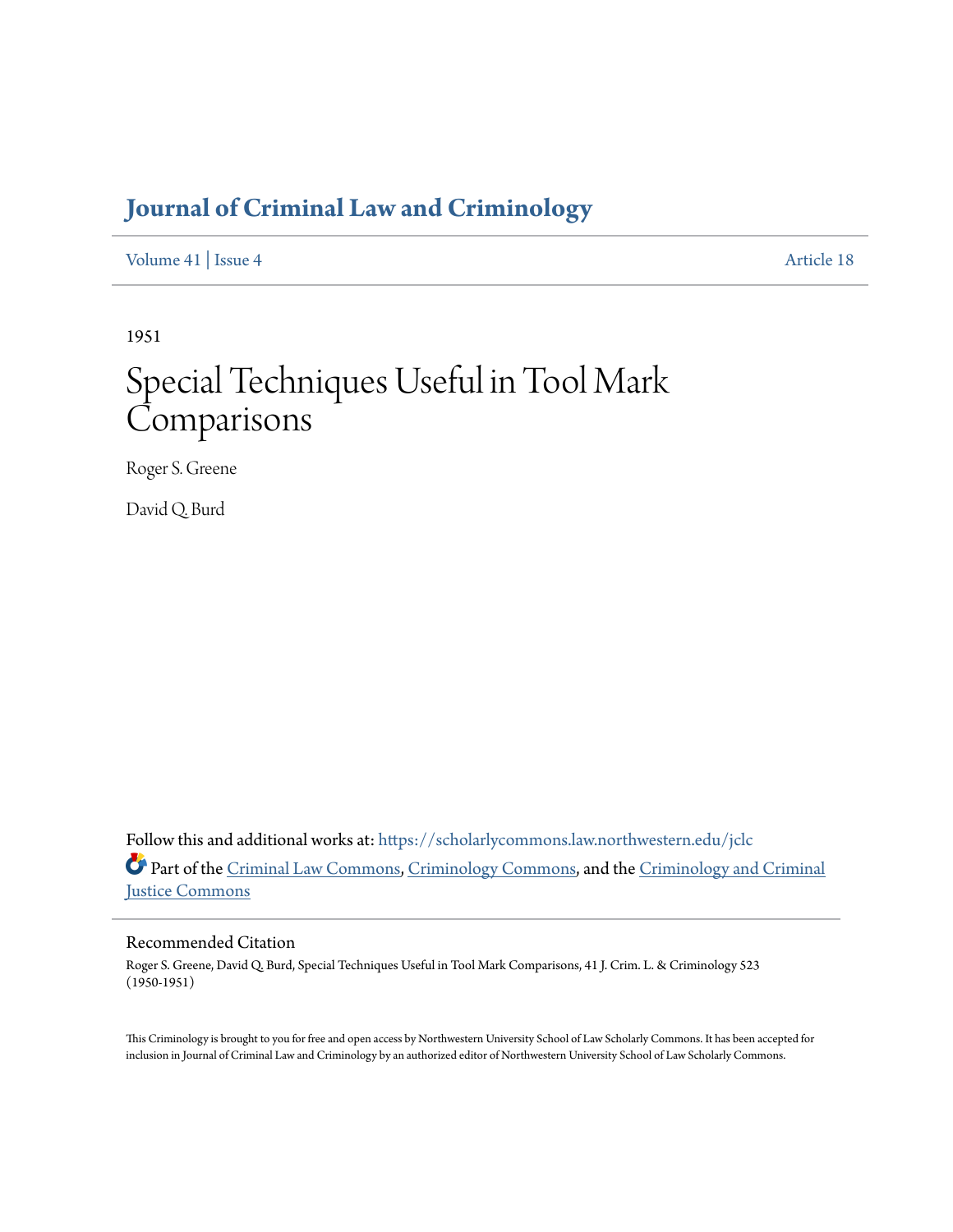# **SPECIAL TECHNIQUES USEFUL IN TOOL MARK COMPARISONS**

#### Roger **S.** Greene and David **Q. Burd**

The authors are well known to our readers for their excellent papers dealing with various methods of scientific investigation of evidence. Both have been mem- bers of the staff of the Laboratory of the California State Division of Criminal Identification and Investigation for a number of years. Roger **S.** Greene was appointed as a Criminologist at this Laboratory in **1931,** following his graduation from the University of California, and has served continuously except for three years military service during World War II. David **Q.** Burd joined the laboratory in 1942 shortly after receiving a B.S. degree in Technical Criminology from the University of California.-EDITOR.

The basic methods for the comparison of tool marks in criminal cases have been discussed in several publications.". **2.3,** 4 However, little mention has been made of specialized techniques used to reveal or reproduce marks should difficulties be encountered in direct examination. One recent exception to this was an article on the use of "Faxfilm" **by** Cowles and Dodge.5 The present article is presented to describe two special techniques useful in particular types of examinations. One is a method for magnesium smoke treatment of tool marks, and the other is a plastic casting method useful in the preparation of some types of tool marks for comparison. These special techniques have proven valuable in certain otherwise difficult examinations.

### MAGNESIUM -SMOKE TREATMENT **OF** ToOL MARKS

Marks produced on safe insulation by prying tools are occasionally found in safe burglary cases. These marks often are the only evidence by which it can be proven that a particular tool found in the possession of a suspect was used to damage or open a safe. This is particularly true when clear tool marks are not found on the safe metal or where paint or fire clay cannot be found on the suspected tools.

The soft or friable nature of most types of safe insulation render it difficult to make suitable test marks for comparison purposes. The use of lead or similar test materials is most unsatisfactory in such cases, since the appearance of the test surface is distinctly different from that of the questioned mark. Due to the relatively great forces required, it is also hard to make suitable test marks on lead or on samples of safe insulation, when the marking surface on the tool is large. When tests are made on a ductile surface, such as soft metal, they will also differ from marks made by the same tool on a friable substance. Furthermore, it is very troublesome to compare test and questioned marks on surfaces which differ in appearance. Therefore, the most satisfactory test material is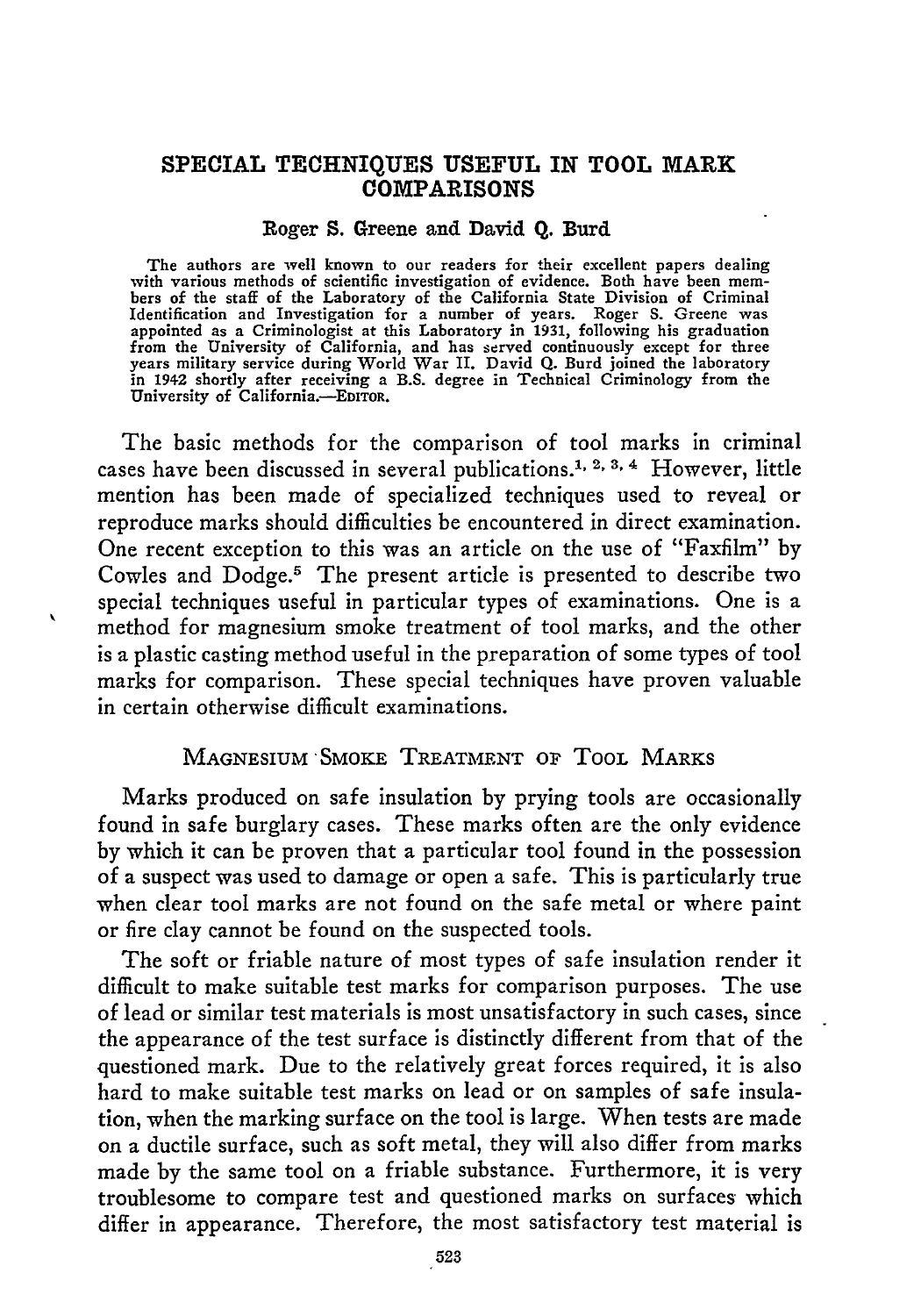

Comparison of tool mark on a piece of safe insulation (right) and a test mark made on paraffin with a wrecking bar (left). Test mark coated with magnesium smoke as described.

one which is similar in appearance to the questioned mark and one on which it is possible to produce test marks easily.

Tests are usually possible using paraffin wax, since it will register fine detail, and tool marks are comparatively easy to record on it. Test marks made on paraffin accurately represent the marking action of the tool surface or edge. However, the translucent appearance of paraffin, particularly under magnification, makes direct comparison of the test and evidence mark somewhat unsatisfactory. It has been found that a very thin coating of magnesium smoke, applied to the surface of the paraffin after the test has been made, serves to furnish an opaque surface that is free from disturbing reflections. The test mark still retains as much detail as can be recorded on relatively coarse material such as insulation.

Magnesium smoke can be applied readily to the test mark by burning a few inches of magnesium ribbon under it. The test material is kept in motion a few inches above the flame of the burning magnesium. Some practice is necessary to secure an even coating of the proper thickness and to avoid melting the surface of the paraffin.

The accompanying illustration shows a court exhibit prepared through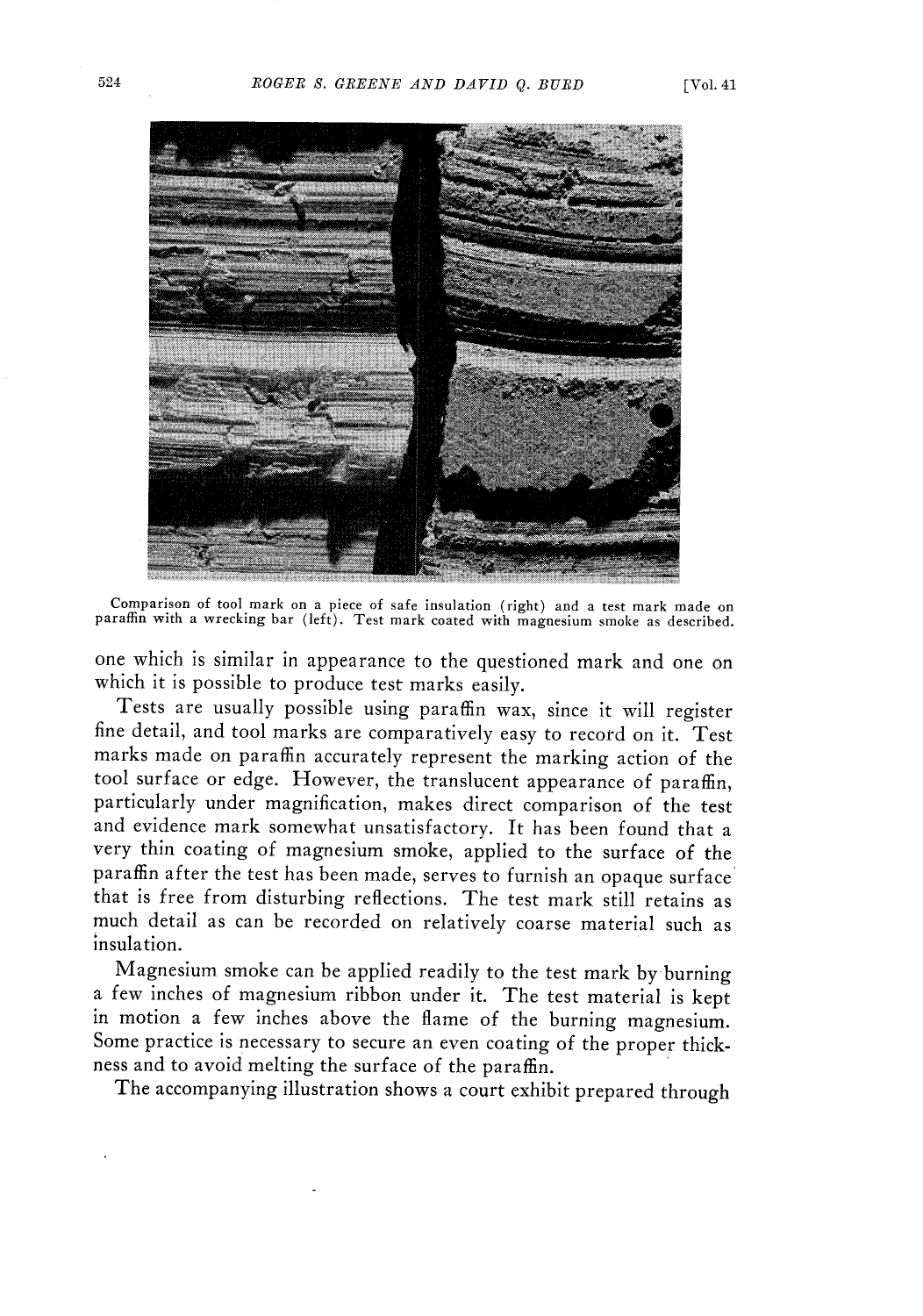use of this technique. On the right is a small piece of insulation from a safe on which the outer metal of the door was peeled away from the insulation by the use of a wrecking bar. This material contains a clear mark made by the tool used. On the left side of the photograph is a test mark made with a wrecking bar recovered in the car of two suspects. Use of the magnesium smoke technique for the preparation of the test mark makes the similarity in the markings readily apparent. Some obvious differences are present in the two marks being compared, but this is to be expected since the tool involved was used to complete the opening of the safe after the evidence mark was made. It also was probably used in the commission of other crimes after this burglary, and prior to its recovery several weeks later in another city. The use of. any tool will gradually alter the areas which contact hard or rough surfaces. The defendants in this case were both convicted, primarily on this evidence.

Magnesium smoke can be applied to questioned marks as well as to test marks to render the surface structure more distinct. This technique is useful whenever the substance marked is of variable color or texture, is transparent or translucent, or where there are troublesome reflections from its surface. In a murder case in which the victim was struck on the head with a hand axe, tool marks were found on the skull bone of the deceased. The detail in these marks was difficult to observe, particularly when magnified, because of the structure of the bone. A section of the skull bone bearing the marks was coated with magnesium smoke, as was the test mark made on paraffin with the suspected hand axe. This made possible a microscopic comparison of the marks which resulted in an identification of the lethal weapon.

# PLASTIC CASTING OF DIE IMPRESSIONS

It is evident to all familiar with tool mark comparison work that number dies have characteristics which can serve to identify the die impression and the die that produced it. These dies are tools and are subject to variations during manufacture, wear, or alteration while being used or abused. The theoretical basis for this has been outlined in the literature cited. The comparison of die impressions, however, is frequently quite difficult, and the preparation of suitable exhibits to demonstrate their similarity is sometimes impossible unless special techniques are employed.

In examining the detail in die impressions it is often found that the best markings are on the sloping sides of the depressed letters or numbers. Marks in these areas are very difficult to examine. This is particu-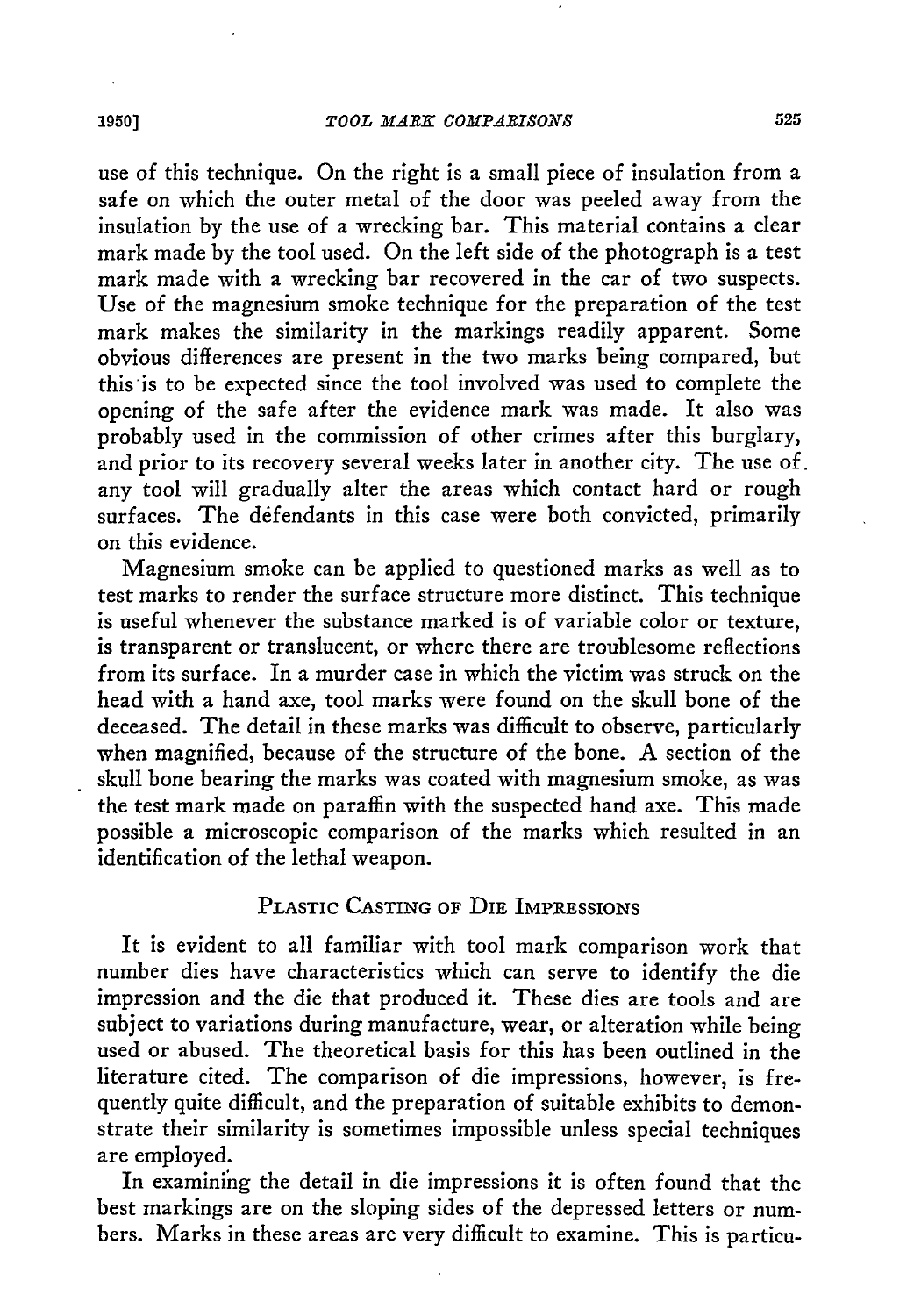larly true if a stamped metal article has been finished, as in the case on a blued firearm. Further difficulty, due to differences in the reflecting power of the surfaces, may be encountered when a test impression on lead, solder, or gun steel is new and bright. To overcome these differences the most obvious method is to employ some method of casting. Naturally, it is essential to use a method which will faithfully reproduce all details and which can be readily inspected under the microscope. The same casting procedure must be suitable for use on the test as well as the questioned impressions, so that both will be reproduced in the same material.

A technique was employed on a recent case submitted to the authors which proved satisfactory and probably is applicable to the comparison of other types of impressions on metal surfaces. The case involved an attempt to defraud an insurer by submission of a "padded" claim of loss resulting from a burglary. Among the items reported as stolen was a revolver which subsequently was sold by the insured. When sold, this gun had a serial number differing from that of any of the allegedly stolen weapons. Hidden numbers on this revolver corresponded with those of one of the guns for which a claim was paid by the insurance company. Examination of the butt of the revolver proved that the original number had been removed, another number substituted, and the gun re-blued. This new number consisted of six digits made with four different number dies. Several sets of dies were found in the possession of the suspects. One of these sets was proven to have been used to place the new numbers on the revolver. This evidence materially aided in the conviction of the defendants at their trial.

The dies used to place the new number on the revolver corresponded exactly in size and over-all appearance with respective digits in the number. Various defects present on the dies were also present in the new gun numbers. In order to make the preliminary comparisons, test impressions made with the dies on sheet lead were compared with the numbers on the revolver by use of a stereoscopic microscope.

In order to best demonstrate that these particular dies were used, it was necessary to take photographs of the minute imperfections in the numbers on the gun and in the test impressions. To do this, casts were made of the questioned and test numbers, using a transparent, colorless thermoplastic. Various types of plastics would probably serve, but in this instance 1/16 inch thick sheets of "Vinylite" cut to an appropriate size proved suitable. The test and questioned impressions were carefully cleaned of all foreign matter and then coated with a commercially available plastic cement secured from a hobby shop. This cement consisted